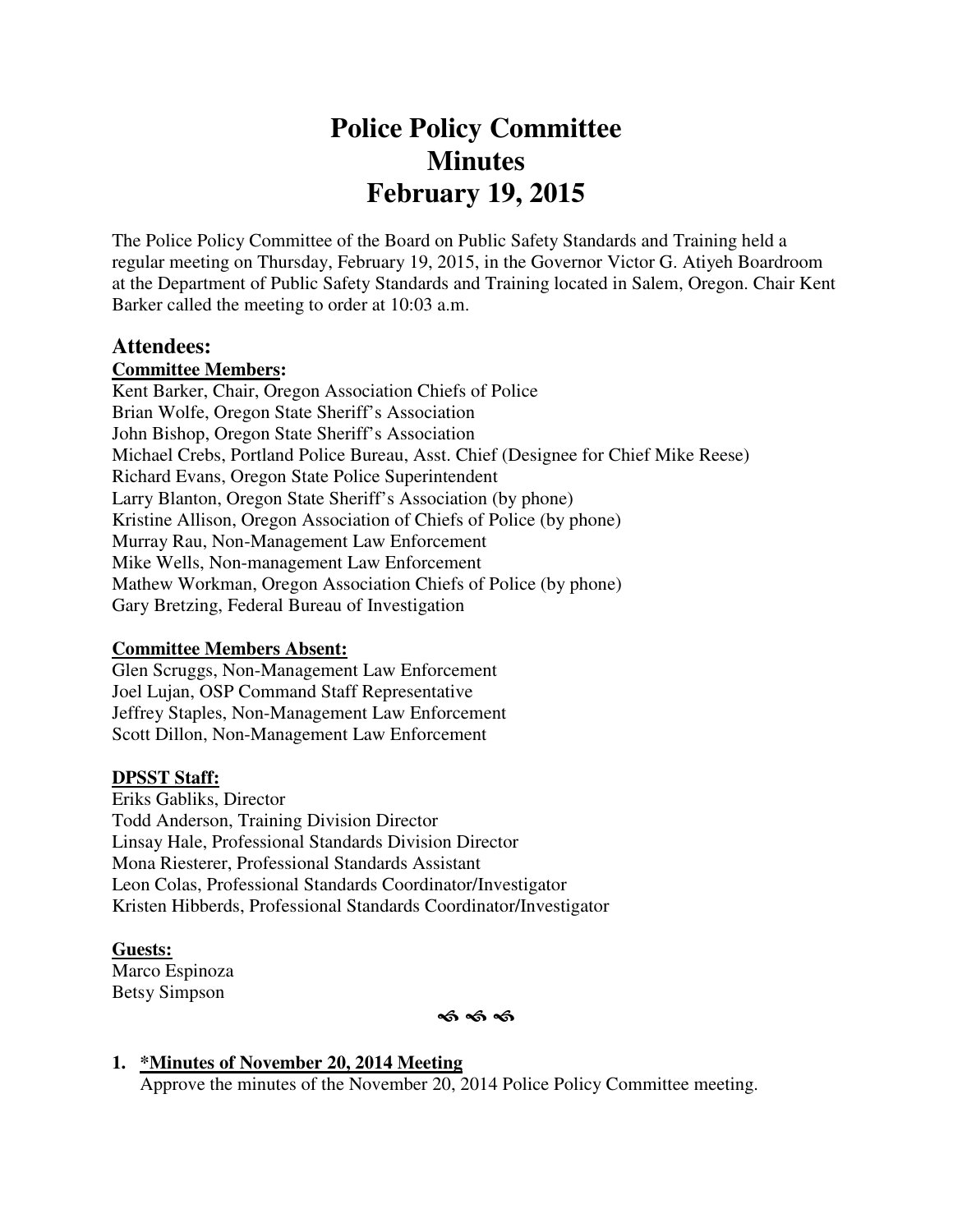Correction for November 20, 2014 Minutes – Kent Barker was present To see a complete record of the November 20, 2014 Police Policy Committee minutes, please go to:

http://www.oregon.gov/dpsst/BD/pages/policepolicycommitteemeetingminutes.aspx

John Bishop moved that the committee approve the minutes of the November 20, 2014 Police Policy Committee meeting. Richard Evans seconded the motion. The motion carried unanimously.

## **2. \*Matthew Tiller, DPSST #53939 (Possible Executive Session)**

Medical Waiver Presented by Linsay Hale

On January 12, 2015, DPSST received a letter from Union County Sheriff's office requesting a waiver of the visual acuity and depth perception. The case brought before the committee is to determine whether or not to recommend approval of the waiver.

Matthew Workman moved that the Police Policy Committee recommend approval of the waiver based on the background presented to the committee. Richard Evans seconded the motion. The motion carried unanimously.

Rich Evans requested staff review the medical waiver process to determine if there is a more streamlined process available.

## **3. \*OAR 259-008-0000, 259-008-0005, 259-008-0010, 259-008-0025, 259-008-0035, 259-008- 0040, 259-008-0060, 259-008-0100, 259-008-0250 – Certification of Oregon Liquor Enforcement Inspectors**

Proposed Rule Change Presented by Sharon Huck

This proposed rule change adds liquor enforcement inspectors to DPSST's definition of law enforcement officer. As such, except for the exclusions provided in statute, liquor enforcement inspectors will be required to meet DPSST'S minimum standards for employment for law enforcement officers, including medical standards, moral fitness and education, prior to being granted entry into a basic training class or certification.

 John Bishop moved to approve filing the proposed language with the Secretary of State as a proposed rule and permanent rule if no comments are received as presented. Murray Rau seconded the motion. The motion carried unanimously.

By consensus it was determined by the committee that there is no significant fiscal impact on small businesses.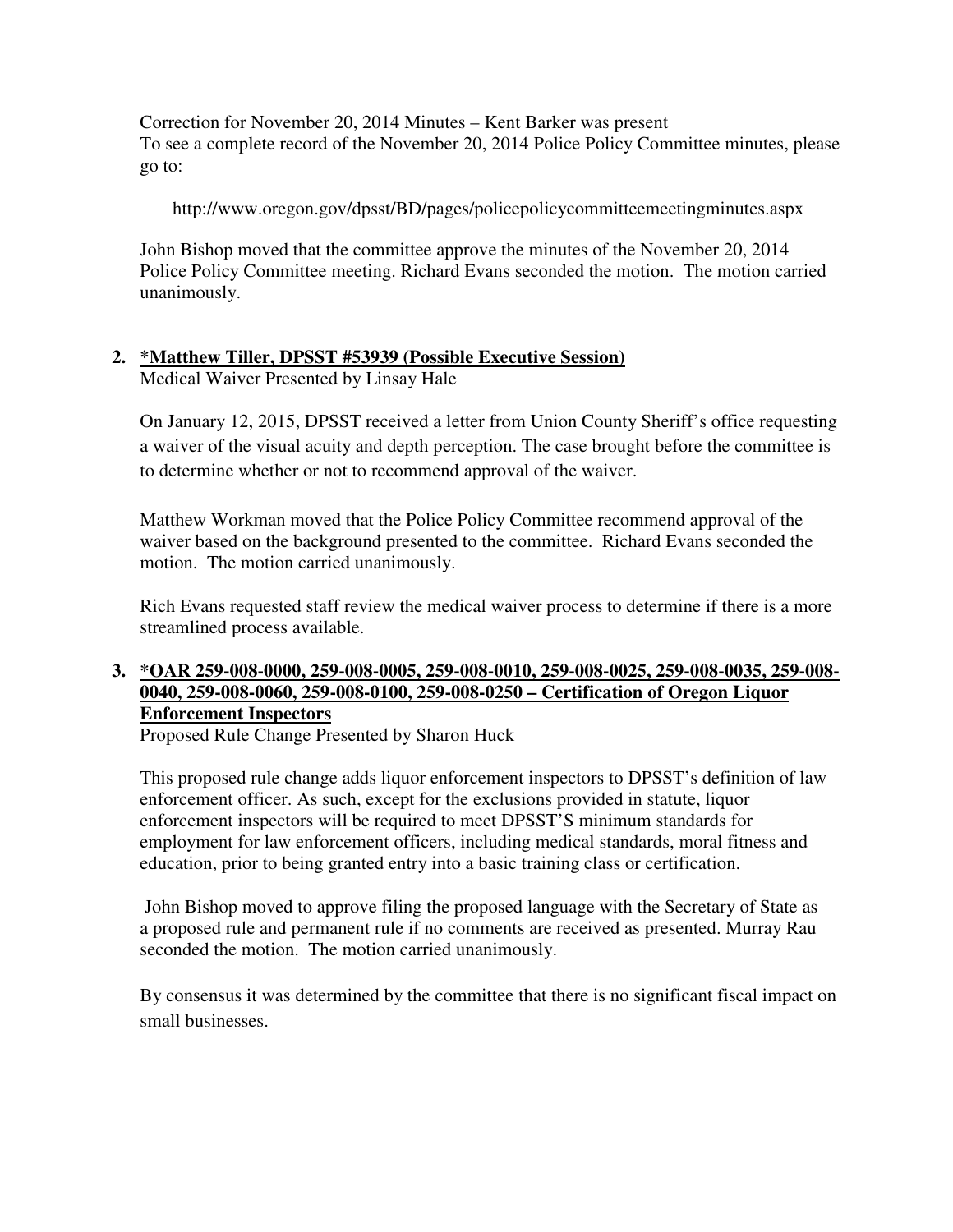## **4. \*Nathan Lay, Baker County Sheriff's Office, DPSST #40666**

Presented by Leon Colas Determine whether to recommend to the Board the revocation of Lay's Basic Police certifications based on discretionary disqualifying conduct.

Richard Evan's moved that the Police Policy Committee adopts the Staff report as the record upon which its recommendations are based. Michael Crebs seconded the motion. The motion carried unanimously.

By discussion and consensus, the committee determined that Nathan Lay's behavior did involve **Insubordination** when Lay failed to properly follow procedures which included falsely logging time.

Richard Evans moved that the Police Policy Committee find that Nathan Lay's **Insubordination** does rise to the level to warrant revocation when considered alone based. Brian Wolfe seconded the motion. The motion carried unanimously.

By discussion and consensus, the committee identified Nathan Lay's behavior did involve **Misconduct** as defined in Administrative Rule when Nathan Lay falsified information stating he was somewhere when he wasn't which creates a danger risk to the citizens.

Richard Evans moved that the Police Policy Committee find that Nathan Lay's **Misconduct** does rise to the level to warrant revocation when considered alone. John Bishop seconded the motion. The motion carried unanimously

By discussion and consensus, the committee determined that Nathan Lay's behavior did involve **Gross Misconduct** as defined in Administrative Rule when Lay falsified information.

John Bishop moved that the Police Policy Committee find that Nathan Lay's **Gross Misconduct** does rise to the level to warrant revocation when considered alone. Michael Crebs seconded the motion. The motion carried unanimously

By discussion and consensus, the committee determined that Nathan Lay's behavior did not involve **Misuse of Authority** as defined in Administrative Rule.

By discussion and consensus, the committee determined that Nathan Lay's behavior did not involve **Disregard for the Rights of Others**.

By discussion and consensus, the committee identified Nathan Lay's behavior did involve **Dishonesty** as defined in Administrative Rule based on falsely documenting patrol log and also dishonesty during the internal investigation.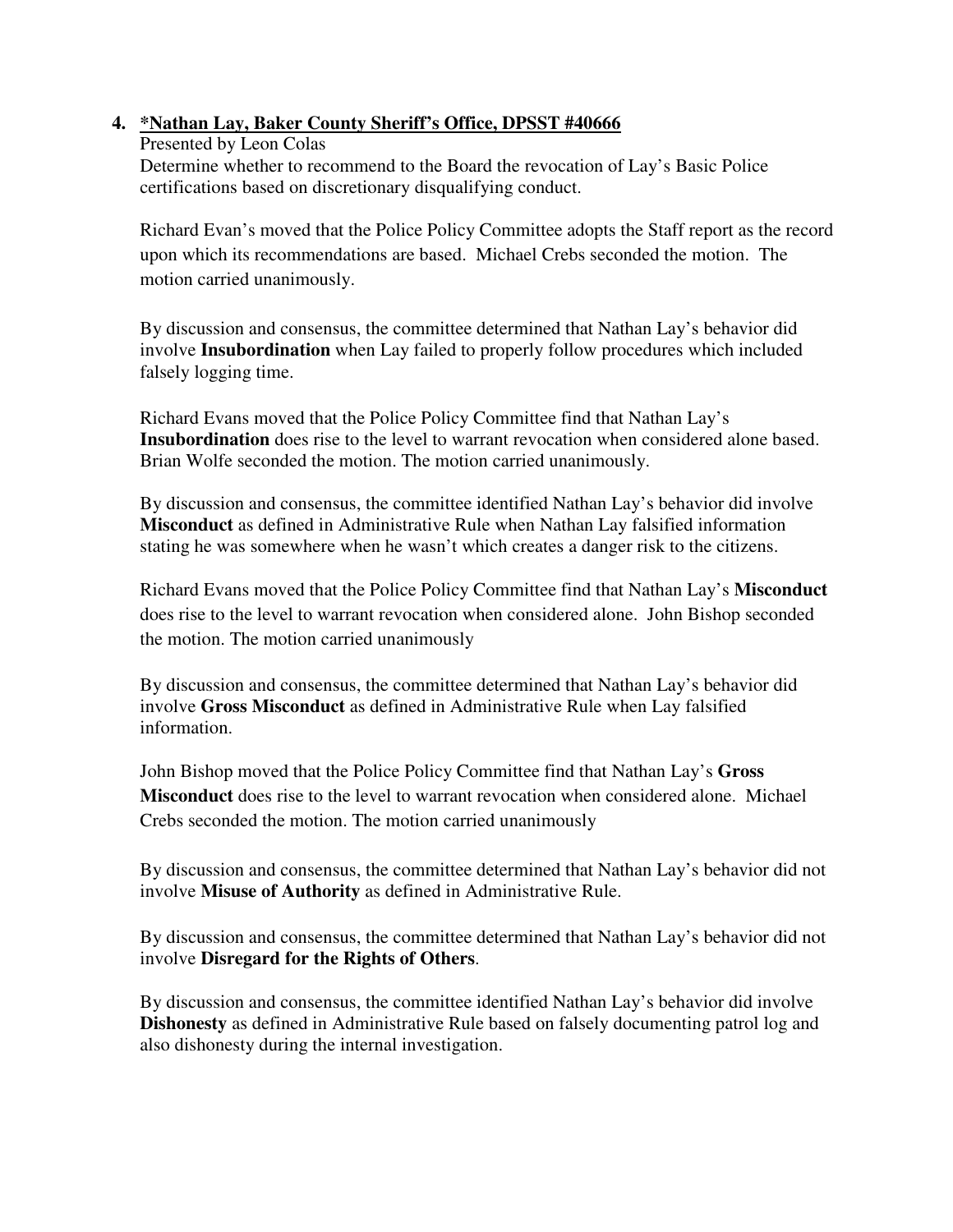Mike Wells moved that the Police Policy Committee find that Nathan Lay's **Dishonesty** does rise to the level to warrant revocation when considered alone. Brian Wolfe seconded the motion. The motion carried unanimously

By discussion and consensus, the committee identified the following **Aggravating Circumstances:** Lay's failure to take responsibility for what he had done.

By discussion and consensus, the committee identified no **Mitigating Circumstances**.

After considering the totality of the circumstances, Michael Crebs moved that the Committee recommends to the Board that Nathan Lay's certifications be revoked. Richard Evans seconded the motion. The motion carried unanimously

Richard Evans moved that the Committee recommends to the Board that Nathan Lay's **Insubordination** warrants an ineligibility period to reapply for certification of seven years. John Bishop seconded the motion. The motion carried unanimously.

Michael Crebs moved that the Committee recommends to the Board that Nathan Lay's **Misconduct** warrants an ineligibility period to reapply for certification of seven years. Brian Wolfe seconded the motion. The motion carried unanimously.

Brian Wolfe moved that the Committee recommends to the Board that Nathan Lay's **Gross Misconduct** warrants an ineligibility period to reapply for certification of ten years. Richard Evans seconded the motion. The motion carried unanimously.

Michael Wells moved that the Committee recommends to the Board that Nathan Lay's **Dishonesty** warrants an ineligibility period to reapply for certification of a lifetime. Michael Crebs seconded the motion. The motion carried unanimously*.* 

## **5. \*Marco Espinoza, Springfield Police Department, DPSST #49339**

Determine whether to recommend to the Board the revocation of Espinoza's Basic Police Certifications based on discretionary disqualifying conduct.

Mike Wells moved that the Police Policy Committee adopts the Staff report as the record upon which its recommendations are based. Michael Crebs seconded the motion. The motion carried unanimously.

By discussion and consensus, the committee determined that Marco Espinoza behavior did not involve **Insubordination**.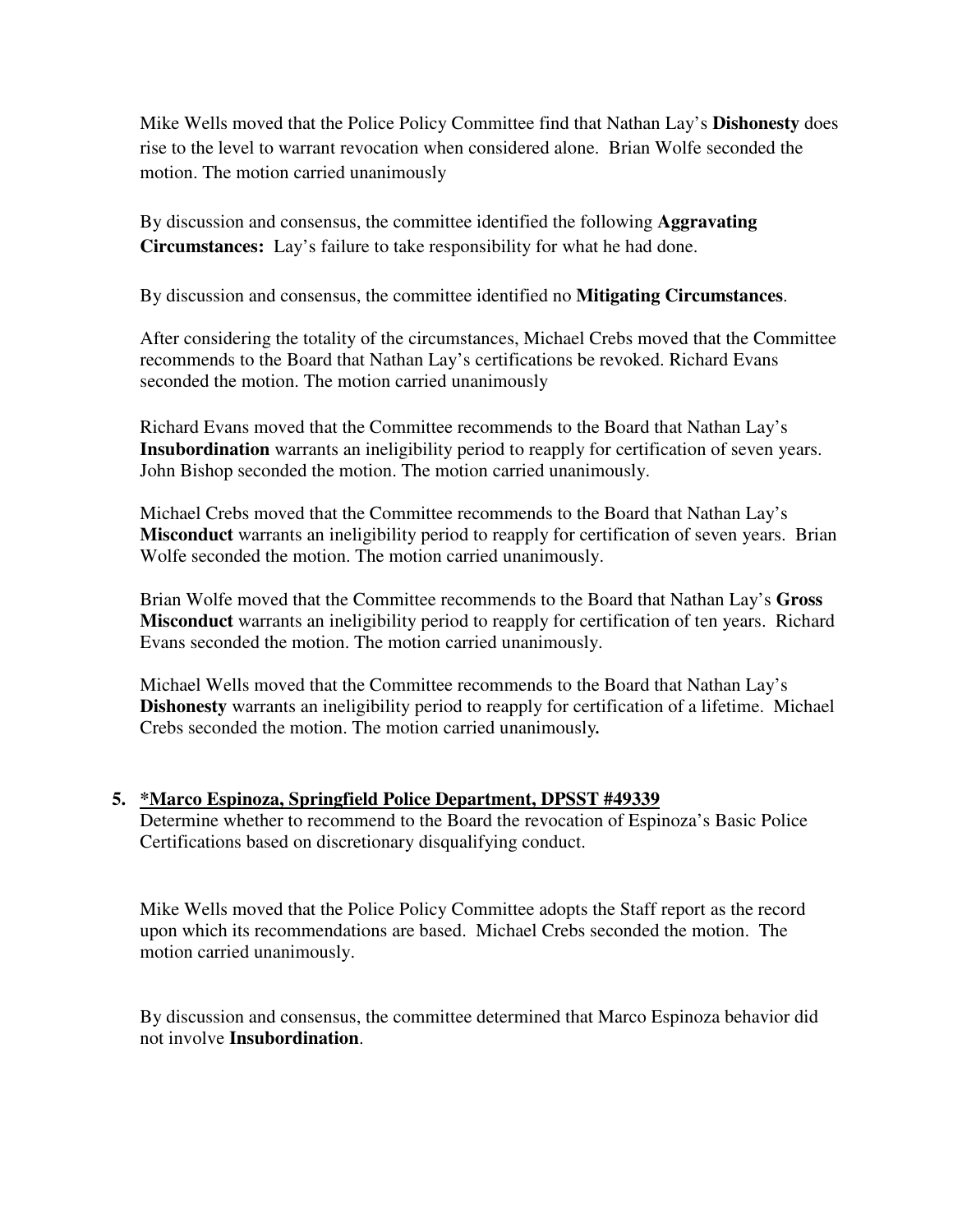By discussion and consensus, the committee identified Marco Espinoza's behavior did involve **Misconduct** as defined in Administrative Rule based on the arrest and conviction of Disorderly Conduct in the Second Degree.

Mike Wells moved that the Police Policy Committee find that Marco Espinoza's **Misconduct** does rise to the level to warrant revocation when considered alone. Larry Blanton seconded the motion. The motion carried unanimously.

By discussion and consensus, the committee determined that Marco Espinoza's behavior did involve **Gross Misconduct** based the arrest for DUII, Interfering with a Police Officer and Resisting Arrest and ultimate conviction for Disorderly Conduct in the Second Degree.

Michael Crebs moved that the Police Policy Committee find that Marco Espinoza's **Gross Misconduct** does rise to the level to warrant revocation when considered alone. Richard Evans seconded the motion. The motion carried unanimously

By discussion and consensus, the committee determined that Marco Espinoza's behavior did not involve **Misuse of Authority**.

By discussion and consensus, the committee determined that Marco Espinoza's behavior did not involve **Disregard for the Rights of Others**.

By discussion and consensus, the committee identified Marco Espinoza's behavior did involve **Dishonesty** as defined in Administrative Rule when Espinoza unintentionally lied to the responding officers.

Matthew Workman moved that the Police Policy Committee find that Marco Espinoza's **Dishonesty** does not rise to the level to warrant revocation when considered alone. Murray Rau seconded the motion. The motion carried unanimously.

By discussion and consensus, the committee identified the following **Aggravating Circumstances**: Espinoza's treatment of the officers at the scene, putting the officers in a situation where they had to call for back up.

By discussion and consensus, the committee identified the following **Mitigating Circumstances**: Espinoza sought treatment within a couple days without being told to do so, several letters of support from coworkers and Mr. Espinoza's sincerity in his apology letter.

After considering the totality of the circumstances, Richard Evans moved that the Committee recommends to the Board that Marco Espinoza's certifications not be revoked. Matthew Workman seconded the motion. The motion carried unanimously

Larry Blanton left the meeting at 11:15 a.m.

## **6. \*Waymon Hubbard, Salem Police Department, DPSST #43391**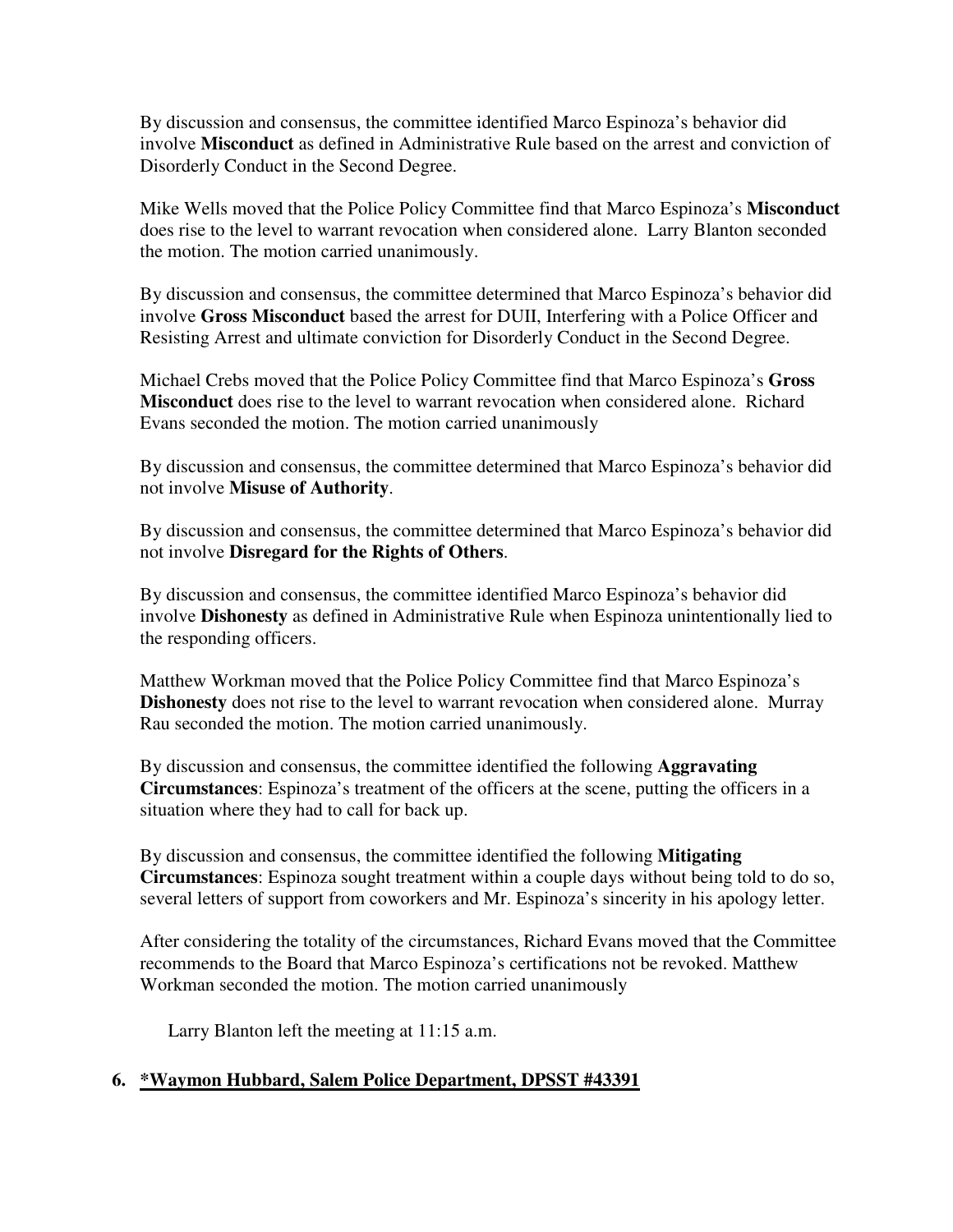Determine whether to recommend to the Board the revocation of Hubbard's Basic, Intermediate and Advanced Police certifications based on discretionary disqualifying conduct.

Murray Rau moved that the Police Policy Committee adopts the Staff report as the record upon which its recommendations are based. Michael Crebs seconded the motion. The motion carried unanimously

By discussion and consensus, the committee determined that Waymon Hubbard's behavior did not involve **Insubordination**.

By discussion and consensus, the committee identified Waymon Hubbard's behavior did involve **Misconduct** as defined in Administrative Rule when Mr. Hubbard's behavior continued to include harassment and that the Judge's order of no contact was not followed.

Matthew Workam moved that the Police Policy Committee find that Waymon Hubbard's **Misconduct** does rise to the level to warrant revocation when considered alone. Murray Rau seconded the motion. The motion carried unanimously.

By discussion and consensus, the committee determined that Waymon Hubbard's behavior did involve **Gross Misconduct** as defined in Administrative Rule due to Mr. Hubbard's disregard for the no contact court order.

John Bishop moved that the Police Policy Committee find that Wayman Hubbard's **Gross Misconduct** does rise to the level to warrant revocation when considered alone. Kristine Allison seconded the motion. The motion carried unanimously

By discussion and consensus, the committee determined that Waymon Hubbard's behavior did not involve **Misuse of Authority**.

By discussion and consensus, the committee determined that Waymon Hubbard's behavior did involve **Disregard for the Rights of Others** as defined in Administrative Rule because the no contact order was not followed, it could potentially cause emotion and physical distress to that specific individual.

John Bishop moved that the Police Policy Committee find that Wayman Hubbard's **Disregard for the Rights of Others** does rise to the level to warrant revocation when considered alone. Richard Evans seconded the motion. The motion carried unanimously

By discussion and consensus, the committee identified Waymon Hubbard's behavior did not involve **Dishonesty** as defined in Administrative Rule.

By discussion and consensus, the committee identified the following Aggravating **Circumstances**: Violation of the court order.

By discussion and consensus, the committee identified no **Mitigating Circumstances**: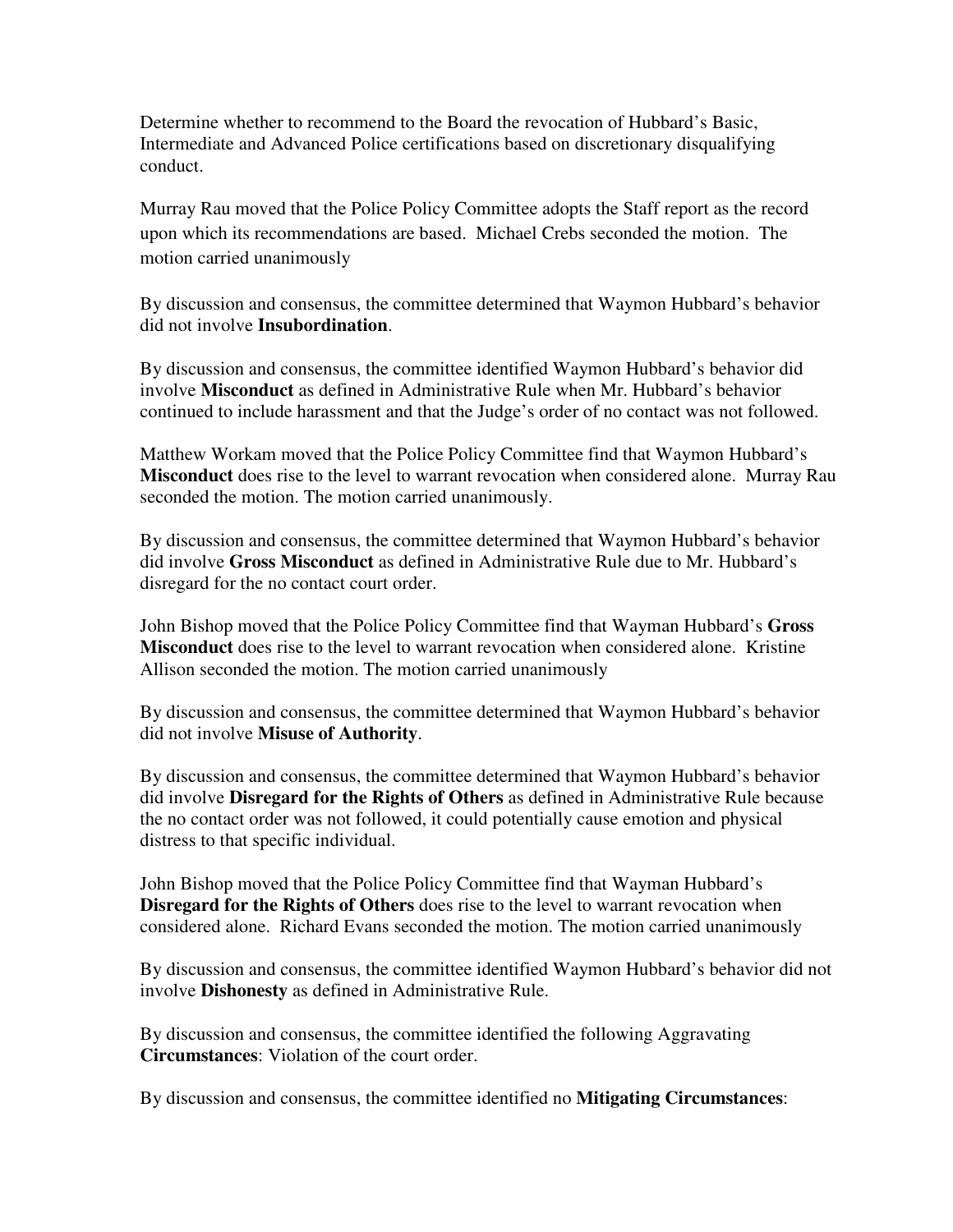After considering the totality of the circumstances, John Bishop moved that the Committee recommends to the Board that Waymon Hubbard's certifications be revoked. Richard Evans seconded the motion. The motion carried unanimously.

John Bishop moved that the Committee recommends to the Board that Waymon Hubbard's **Misconduct** warrants an ineligibility period to reapply for certification of five years. Richard Evans seconded the motion. The motion carried unanimously

John Bishop moved that the Committee recommends to the Board that Waymon Hubbard's **Gross Misconduct** warrants an ineligibility period to reapply for certification of five years. Richard Evans seconded the motion. The motion carried unanimously

John Bishop moved that the Committee recommends to the Board that Waymon Hubbard's **Disregard for the Rights of Others** warrants an ineligibility period to reapply for certification of five years. Richard Evans seconded the motion. The motion carried unanimously

## **7. \*Lawrence Schmaltz, Salem Police Department, DPSST #15389**

Determine whether to recommend to the Board the revocation of Schmaltz's Basic, Intermediate and Advanced Police certifications based on discretionary disqualifying conduct.

Mike Wells moved that the Police Policy Committee adopts the Staff report as the record upon which its recommendations are based. Michael Crebs seconded the motion. The motion carried unanimously.

By discussion and consensus, the committee determined that Lawrence Schmaltz's behavior did not involve **Insubordination**.

By discussion and consensus, the committee identified Lawrence Schmaltz's behavior did involve **Misconduct** as defined in Administrative Rule when Schmaltz was convicted of Telephonic Harassment.

Richard Evans moved that the Police Policy Committee find that Lawrence Schmaltz's **Misconduct** does rise to the level to warrant revocation when considered alone. Mike Wells seconded the motion. The motion carried unanimously.

By discussion and consensus, the committee determined that Lawrence Schmaltz's behavior did not involve **Gross Misconduct**.

By discussion and consensus, the committee determined that Lawrence Schmaltz's behavior did not involve **Misuse of Authority**.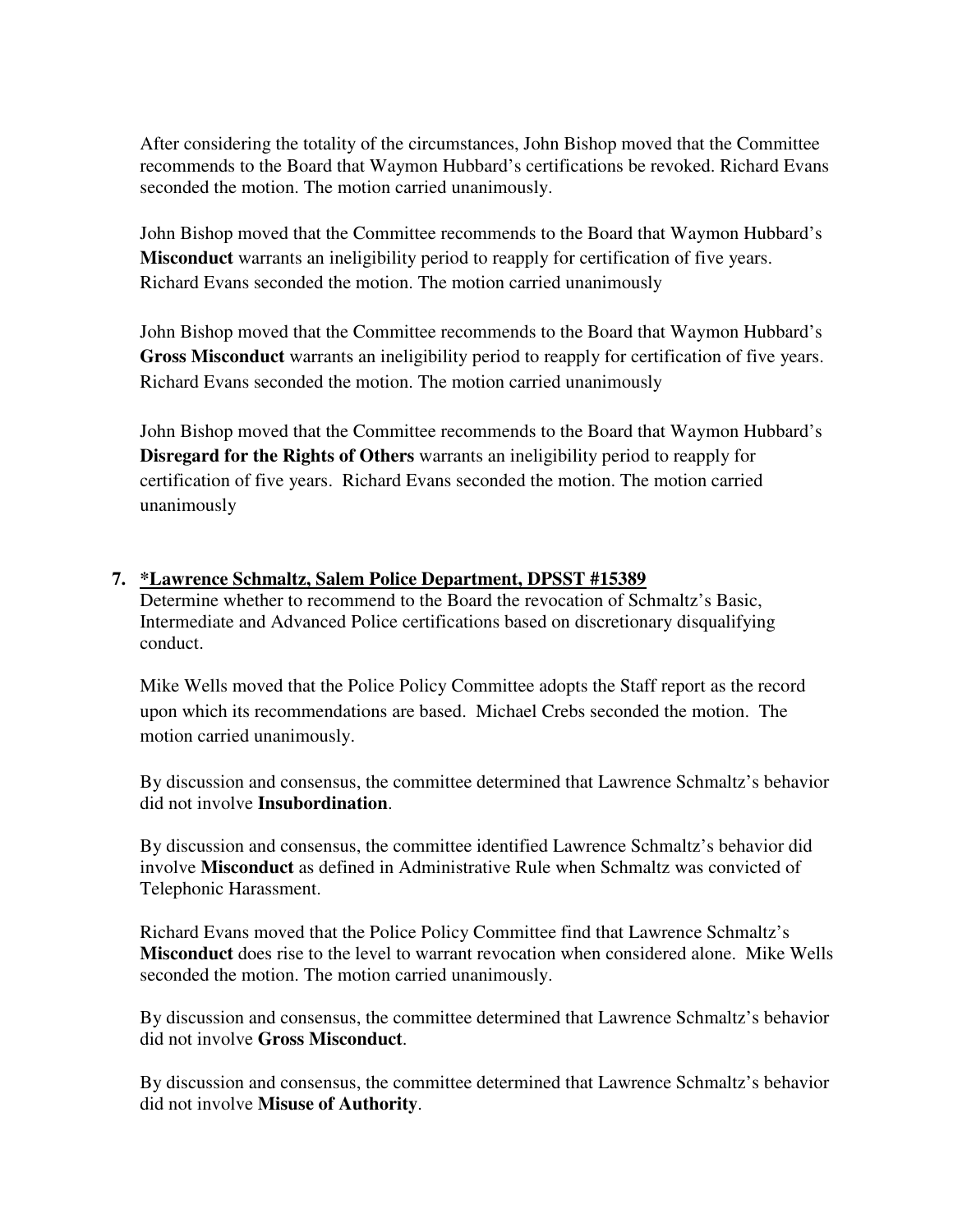By discussion and consensus, the committee determined that Lawrence Schmaltz's behavior did involve **Disregard for the Rights of Others** due continually harassment of the victims.

Michael Crebs moved that the Police Policy Committee find that Lawrence Schmaltz's **Disregard of the Rights of Others** does rise to the level to warrant revocation when considered alone. John Bishop seconded the motion. The motion carried unanimously.

By discussion and consensus, the committee identified Lawrence Schmaltz's behavior did not involve **Dishonesty** as defined in Administrative Rule.

By discussion and consensus, the committee identified the following **Aggravating Circumstances** that the situation continued after repeated interventions for law enforcement and former co-workers.

By discussion and consensus, the committee identified the following **Mitigating Circumstances** that include Lawrence Schmatlz's 28 years of service to the community.

After considering the totality of the circumstances, Michael Wells moved that the Committee recommends to the Board that Lawrence Schmaltz's certifications be revoked. Michael Crebs seconded the motion. The motion carried unanimously.

Michael Crebs moved that the Committee recommends to the Board that Lawrence Schmaltz's **Misconduct** warrants an ineligibility period to reapply for certification of five years. Mike Wells seconded the motion. The motion carried unanimously.

Michael Crebs moved that the Committee recommends to the Board that Lawrence Schmaltz's **Disregard for the Rights of Others** warrants an ineligibility period to reapply for certification of five years. Mike Wells seconded the motion. The motion carried unanimously

## **8. Staff Updates**

Linsay Hale welcomed Mona Riesterer as the coordinator for the committee.

Linsay reported that DPSST is in the final stages of the Police Jobs Analysis process and thanked everyone for being part of that.

The current medical standards required as a condition of pre-employment have been looked at by a medical expert and recommendations were made to update some of the standards. DPSST is exploring procedural updates regarding the reporting of medical information as well.